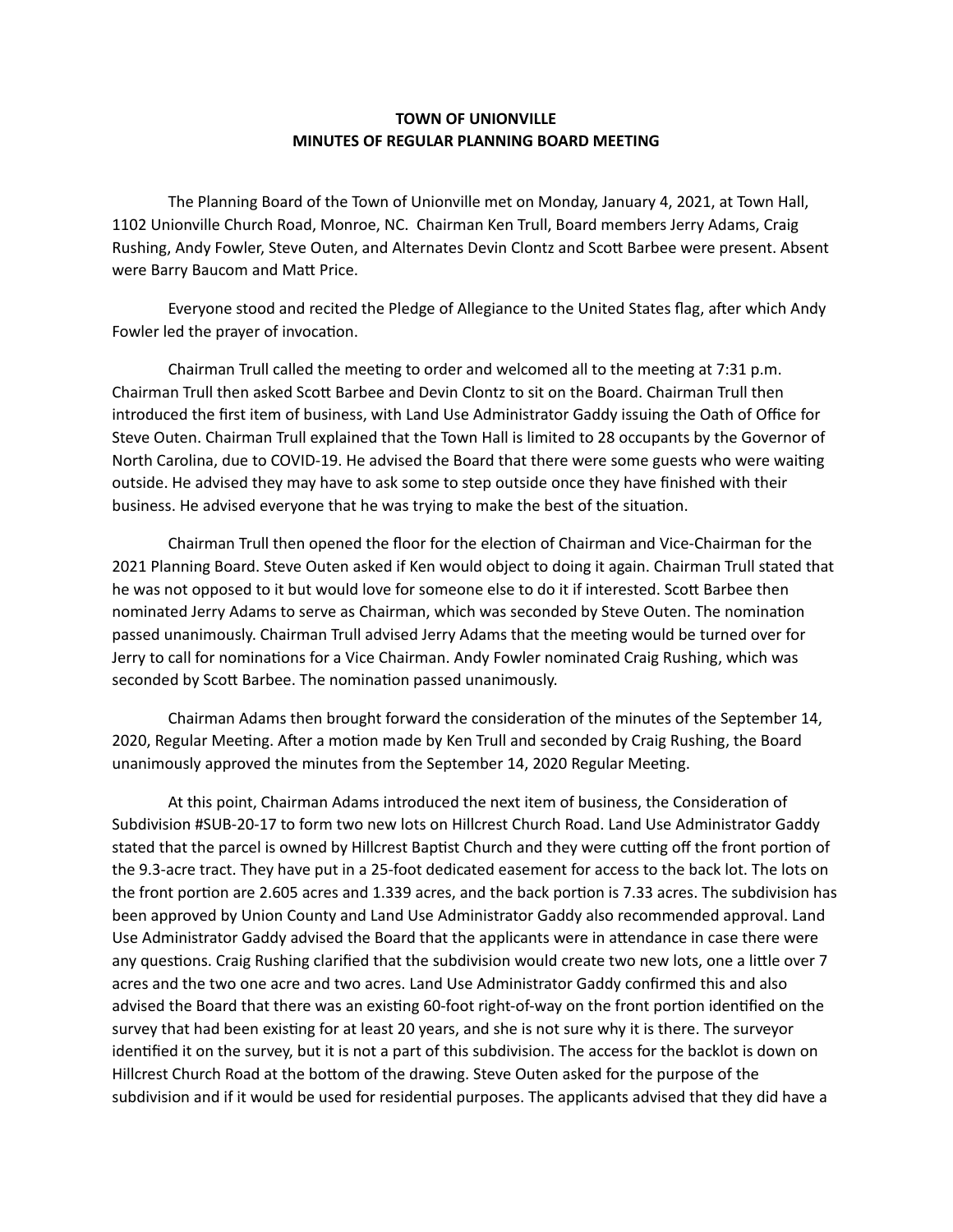buyer who wanted to build on the property and the church was not using the property. Upon a motion made by Ken Trull, seconded by Steve Outen, the Subdivision #SUB-20-17 passed unanimously.

The second item of business presented by Chairman Adams was the recommendation of Rezoning #ZC-20-03, rezoning a portion of parcel #08129024, located at Sikes Mill Road/Love Mill Road intersection, from RA-40 to B-2 for a Dollar General store. There were several people in attendance who signed up to speak on this matter, so Chairman Adams advised that he call them in order of the sign-up sheet. First, he called Derek Goddard.

Mr. Goddard stated he was with Blue Ridge Environmental and represented the property owners and development company. He was joined by Daniel Almazan and asked Mr. Almazan to speak first. Mr. Almazon, of 306 Oak Brook Dr., Salisbury, NC, represented Terramore Development, which is the preferred developer of Dollar General stores. They have built several stores across Georgia, Florida, and North Carolina. Based on their research, the area presents good demographics, ample space between other stores, and will not negatively affect traffic. He advised the Board that they review the impact on the community and begin the process by conferring with the DOT. He spoke of the site plan conditions that they addressed from the staff report. For example, the lighting at the facility will only illuminate the walkways, preventing unnecessary light pollution. The store is projected to have a tax value of \$1.3 million and is projected to have annual sales of \$1.2 million. It will employ 7-9 full-time and part-time people. He understands that there may be some who are present in opposition to the store, and requested the Board give him an opportunity to respond to those opponents after they have spoken. At this time, he asked if there were any questions before handing the meeting back over to Mr. Goddard to discuss the logistics of the chosen site. Ken Trull stated that he may have questions later.

Then, Derek Goddard, of 467 Callaway Rd., West Jefferson, NC, addressed the Board once more. He stated that this was an important intersection for the community, serving as a commercial node, which was why they wanted to develop this site. After consulting with the Land Use Plan for the Town, they felt that this would be a great place to set a course for development to take place in the community. The Dollar General provides a service to the community, and access to goods. According to the Town's Land Use Plan, this property is identified as an area that is a future node for commercial growth. They have come to the Town to ask for rezoning to B-2 in order to meet the criteria. Dollar General wants to be in a commercial node, and the Land Use Plan has specifically identified this location as a future commercial node. Once they determine a location that fits within the Town's Land Use Plan, they then have to consider the physical attributes of the land and the government requirements. Their first call is to NC DOT to review the location, including the traffic safety, volume, and density. The DOT has a process called the driveway connection permit process. A commercial-use property must be approved, and a driveway will be provided by DOT. In order for approval, the DOT has included a caveat with significant roadway improvement by requiring a dedicated left turn lane. This will be a significant expense at the developer's cost. Some additional areas for consideration included erosion and stormwater. The Dollar General treats stormwater on site. From a volume and quality standpoint, the discharged water is better quality and the volume mimics natural conditions. The Dollar General maintains onsite wastewater. This location is a workable site and will benefit the community from a tax base and goods/services standpoint. He also asked to address any comments at the end of the meeting. Chairman Adams asked if DOT required a line taper of the median coming out of the roundabout. Mr. Goddard advised that it would be a line taper. Ken Trull asked if there would not be an entrance off of Love Mill Road. Mr.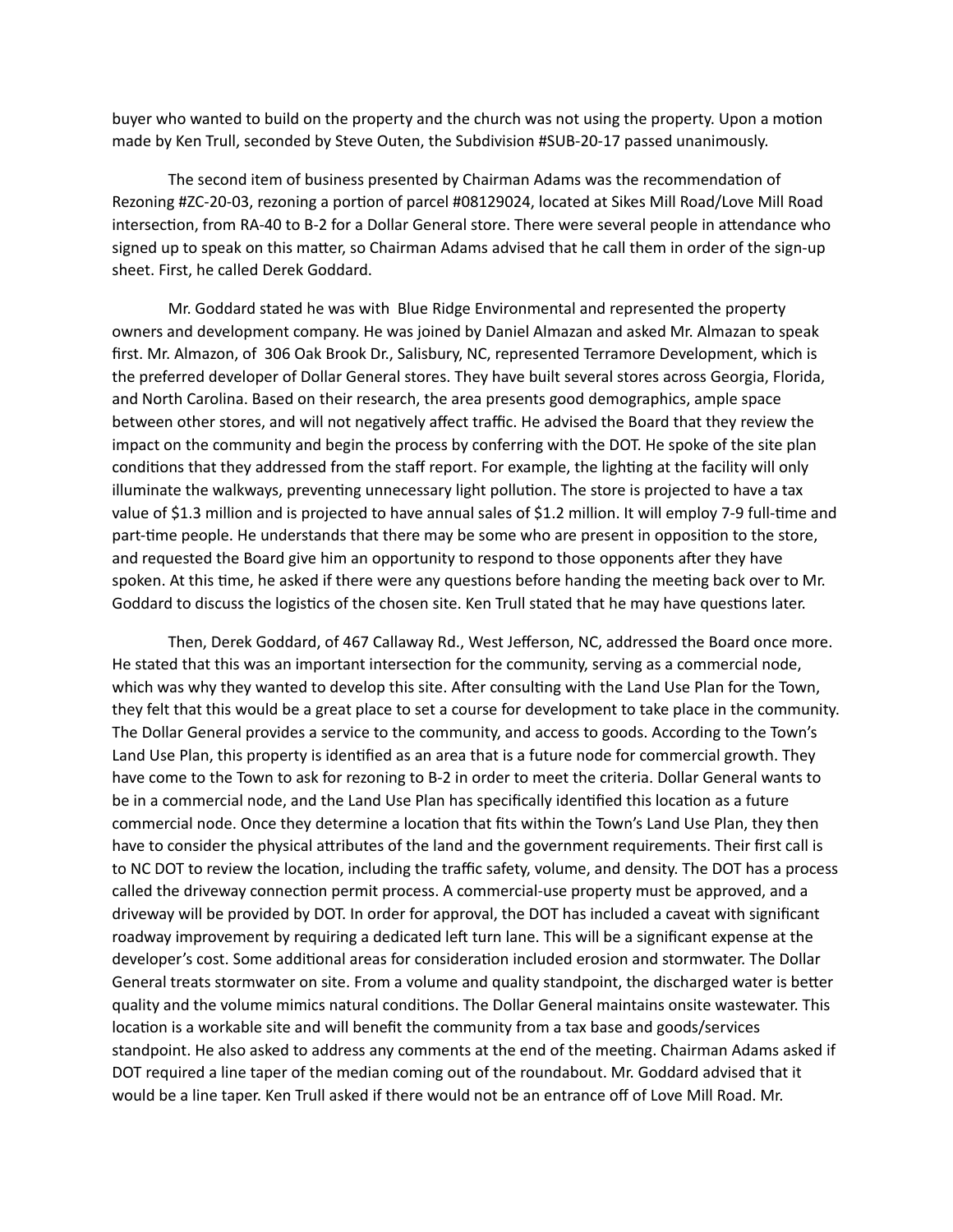Goddard stated that there would be no entrance off of Love Mill Road due to DOT discretion. Craig Rushing asked if he knew how many Dollar General stores are already existing in the Town's radius. Mr. Goddard stated that he was not sure about that. He went on to say that Dollar General was good with their demographics and knew where to put a store in the community. Jerry Adams stated that he knew there were stores in Fairview, New Salem, and Monroe. Mr. Almazan stated that the stores are typically spaced 3-5 miles apart in rural areas. They work off of the existing traffic flow and may only impact existing traffic counts by 1-2%. The store is not a traffic generator like a Walmart would be.

Next, Dion Barrett of 3101 Sikes Mill Road spoke out in opposition of the store. While he stated that he was not opposed to development in general, he firmly believes that this particular development is not in the best interest of the community. He stated that there are six stores within 10 miles, and eight within 14 miles. He stated that the need doesn't exist. He also voiced concern about the traffic, since the traffic circle already backs up due to the two schools in the area. In addition, he argued that the store would not be in the best interest based on what it attracts.

Then, Adam Haigler of 5509 Lander Benton Rd. spoke in opposition of the store. He stated that he grew up here, went to school here, and loves the town. He said that he thinks the small-town feel is slipping away all around us, with towns like Indian Trail and Wingate getting more commercialized. By further commercializing the town, it will open doors for crime and traffic issues. There are multiple Dollar General locations within 10-15 minutes, and he argued that small town commercialization can't be worth the 10-minute drive. In addition, the DOT may do best to say it will not negatively impact traffic, however, the DOT has made mistakes in the past, such as the 4-way stop installed on Lawyers Road. The DOT stated in a press release that they had done multiple studies on the area but had to remove the 4-way stop within 24-hours of its installation because it was a disaster. It took commuters over 30-minutes to go through the intersection. He stated that an avalanche starts with a single snowflake, and this store would be the opening of Pandora's box. Once one corner of that area is changed, the entire area will be developed. He stated that he drives 65 miles roundtrip for work each day and makes that sacrifice to live in Unionville.

Next, Cindy Tyson of 3013 Love Mill Road spoke in opposition to the store. Her concern was that traffic would be an issue. She cannot leave her home in the afternoons when school is dismissed because Love Mill Road is so congested. She also stated there was a drug problem at the Marathon station. She stated concern that opening a Dollar General would give people another location for drug deals. She said if it were a produce stand or something like that, she would support it. However, if anything, she feels that land should be used for the schools. With the schools being so crowded, they need to look at expanding, with this land being an ideal location.

Next, Bob and Debbie Maynard of 2805 Loxdale Farms Drive spoke in opposition of the store. They stated that they are frequent walkers and enjoy being able to walk around the community. They are concerned that there are eight Dollar General stores within 10 miles. The closest store is 3.9 miles away and could be accessed by a short four-minute drive. Another of their concerns was that Unionville does not have a full-time police presence since the Town does not have a full-time police force. They stated that they frequent the Marathon and will drive by when it appears there are shady circumstances. They have only lived here 2.5 years and moved to get away from the congestion that they experienced in Sun Valley. They came to Unionville for the country feel and to get away from the traffic nightmare with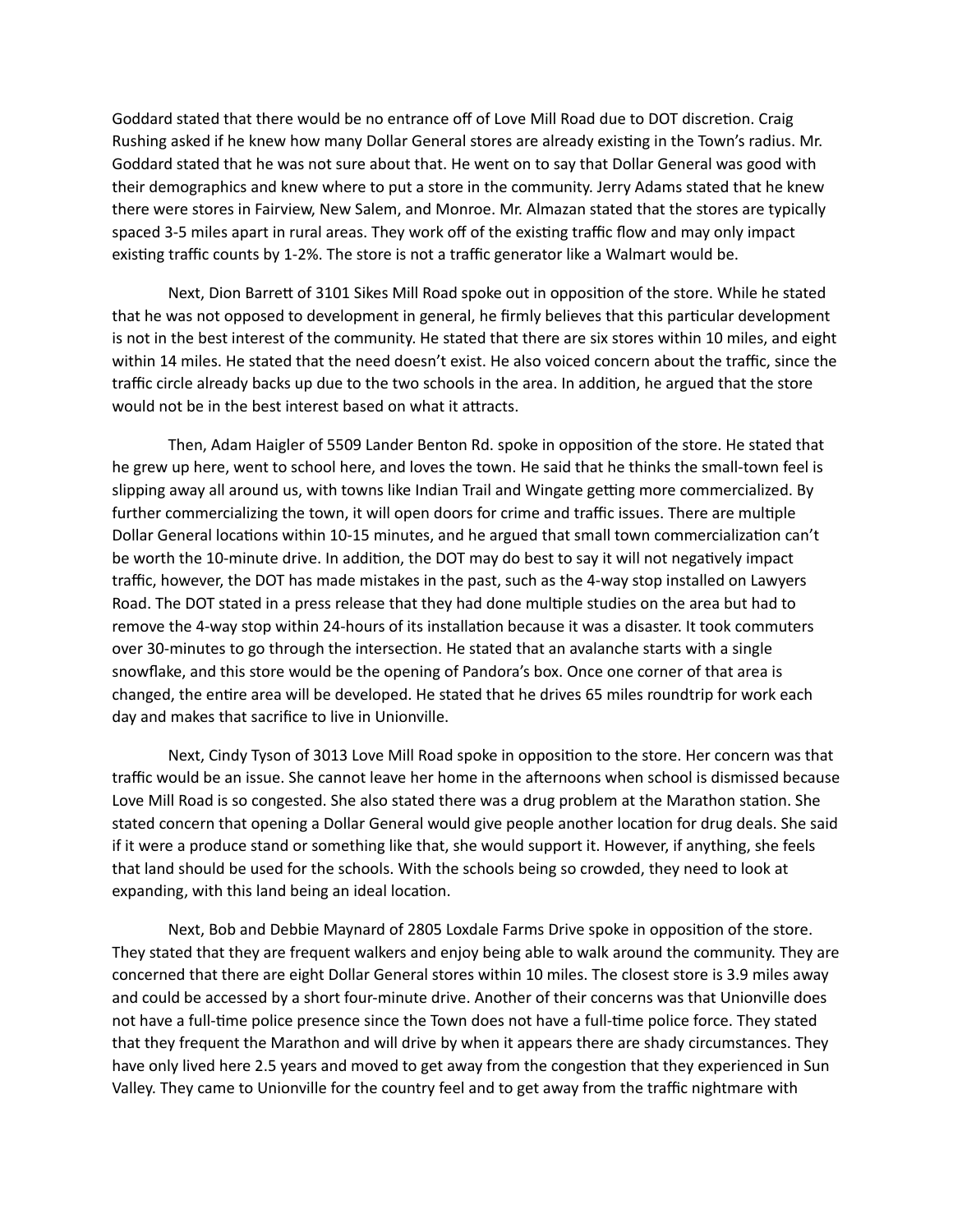commercial developments around their home. They stated that Sun Valley started this way with one commercial structure, and then it grew to ten. It started with CVS that was less than 5 miles from another CVS. Bob stated that we do not need a Dollar General here. Then, Debbie stated that they searched for the small-town feel, which was why they moved here. If there had been a Dollar General in the area, they would not have moved to their home. They like knowing the faces of people when they walk. They do not want it to be like what they left. She also voiced a concern about the store's proximity to the school and the potential for problems with drugs.

Next, Brendan Sheprow of 2402 East Lawyers Rd. spoke in opposition of the store. He stated that it was clear that the community did not want the store. The Dollar General provides a service, and we can appreciate them wanting to come into the community. In 2006, a grocery store was looking at coming into the lot behind the gas station. This is a farming and rural community, and the land is zoned RA-40. The Planning Board will have to decide that this will benefit the community, and if it will provide a long-term benefit for the community. He feels that there is no true way that this will benefit our community. While he feels growth is good, he stated that growth must be directed where our community finds it acceptable.

Next, Becky Seaman of 727 Baucom Deese Rd. spoke in opposition of the store. She stated that she and her family moved to Unionville because of the community and what it is. She stated that they just knew it was a good small town. She has a daughter in middle school and a Dollar General backing up to Piedmont Middle School is terrifying. Her biggest concern is that this location is too close to the kids. She is afraid that it will snowball, inviting more development. She wants to keep Unionville as our small town.

Next, Doug Helms of 2804 Love Mill Road spoke in opposition of the store. He stated that he lives directly across the road from the proposed location and has been there for 30 years. His grandfather was born and raised in the area. He voiced concern that the tract is 5.7 acres, but they are only rezoning 2.5 acres. He stated that no one will build a house on the remaining land in that tract and the other side of the tract might as well be rezoned. He stated that this is our Mayberry, and the town will have to fight to hold on to our Mayberry. He is concerned that all of the land in that area will open the door for major development, turning the town into a place like Stallings. He also voiced concern that the traffic will be an issue, even though it was studied by DOT. His other concern was in regard to the water runoff, which will flow directly to his pastures across the road. He noted that with stores in Fairview and New Salem, that while we do not have a store in the community like Jim Baucom's, we can easily go down the road for supplies. He said that people love the rural atmosphere, and it will go away once this area begins to develop.

Next, Cory Klasset of Newton, NC, spoke to represent the Haigler Family, the property owners, in favor of the store. He stated that the marketing of the property was based on the approved Land Use Plan and vision for that property. In 2007, the Board made a recommendation that this property would be a strategic node for commercial use needs in the Town, as outlined in the future land use vision. He expressed appreciation to have an opportunity to bring this to the Board.

Next, LeNae Haigler of 1521 Tom Helms Rd. spoke in favor of the store. She stated that she was proud of her address. She stated that many people know the two-story white house in the traffic circle. She and her husband have lived there for the past 23 years. She stated that the house was built with love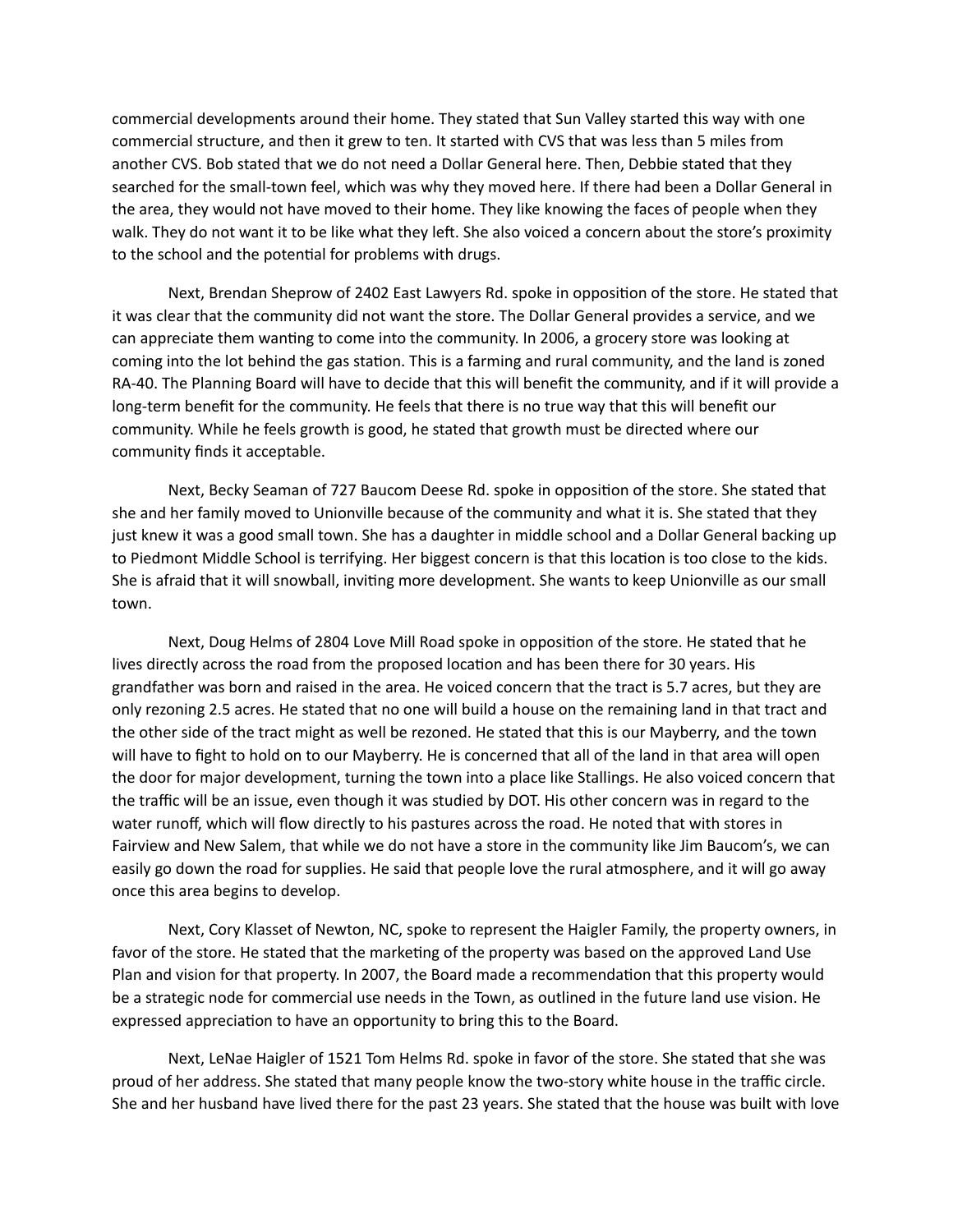in 1887. They moved to Unionville in 1997. The house was about ready to fall in. Her husband and his family bought it in 1979. One farmer told them to dig a whole and bury the house because it was in such bad shape. They remodeled the house in 1997 and found out some history of that house. Bits and pieces of history within this community started coming together. They revitalized the house and that piece of property to be beautiful again. They have painted every inch of that house. All of the work they did themselves and didn't hire the labor done. They learned that the house was the stopping point for people coming from Anson County to Charlotte. The people who built the house had troughs for the horses to drink and a place for people to rest under the trees. She and her family have tried to show the same love, not only for that property, but for neighbors and community. In 2003, when they heard that the convenience store would be built, they knew it would provide a service for the community. She said that they sit on the front porch, watching the comings and goings of everyone. It has been a good community. Every morning, the Marathon's parking lot is full of people who stop and get biscuits and coffee. When the traffic circle was proposed, they supported it because they had experienced two crashes in one afternoon at the intersection. The traffic circle works. They watch it from their front porch. Everything they have done for the past 23 years has only been for the good of the community to provide beauty, strength, and atmosphere. They are providing what people need. Ken Trull asked to clarify her position of the store. Mrs. Haigler said she was in favor.

Next, Tanya Hinson of 1502 & 1412 Henry Smith Rd. spoke in opposition of the store. She stated that she has been here for 17 years. Her husband has been here his whole life. She addressed Mrs. Haigler, telling her that her house is beautiful. She stated that she, too, moved to Unionville thinking that it is a small town. She stated that she only got a letter at one of her properties, not the other, but it may not have been an adjoining property. She stated she was opposing this specific store; however, she was not opposed to the Dollar General and the goods it brings to the community. She expressed concern about a lack of law enforcement in the town to monitor the store. She is also concerned about the children and what they would be exposed to. She is trying to think of things that would benefit the town. While we do need resources and could use more food services, there are already two Dollar General locations on Highway 218. She expressed concern that it could be a place for kids to loiter after school. She said that the proximity to the middle school, lack of law enforcement, and potential for loitering are her reasons for thinking this is not the best location. In addition, she expressed concerns that it may create problems with traffic. She said they would not have purchased their home in 2003 if there had been a Dollar General in that location and she is concerned that it will damage their property values.

Next, Michelle Sullivan of 6317 Love Mill Rd. spoke in opposition of the store. She stated that she had two children in middle school and high school and echoed everyone in opposition. She also wanted to add a couple of concerns. She moved to Unionville in 2011. She stated that she is concerned about the teen drivers around the high school. When she drives through the area, there are kids driving everywhere, with no idea that they can kill somebody or themselves. She feels that by adding a left turn lane right there on Love Mill Rd., it would create more issues with traffic. The DOT does not live here and just has statistics. There are several kids who have died this year on Highway 218 in our area already. She has two Dollar Generals within seven minutes of her house, and a third is not necessary. There are better things that could be done with that property like a town park.

At this time, Mr. Almazan stated that he appreciated the opportunity to hear from the community. He stated that it was important for a developer to hear from the community. He said that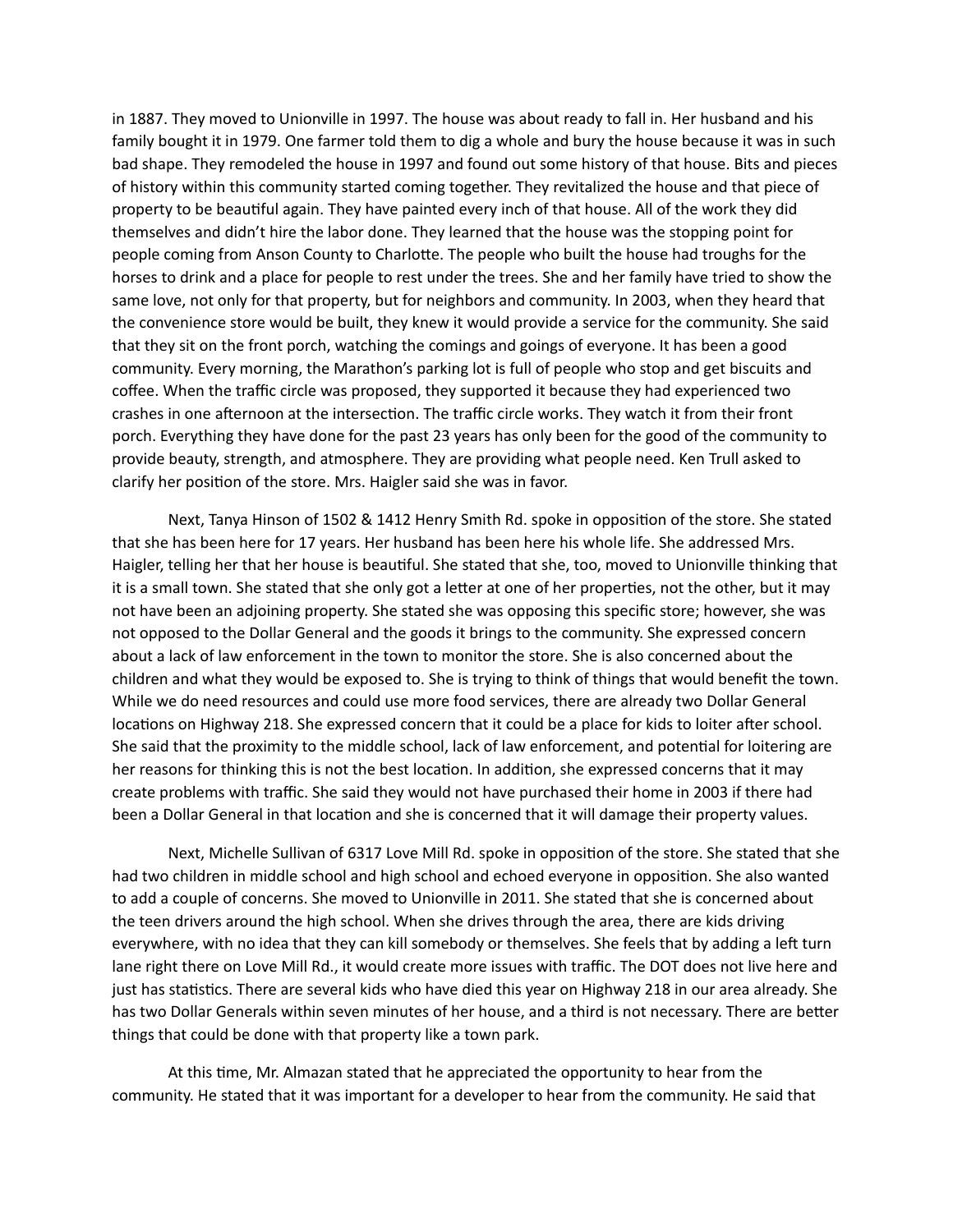the current application and information he had was not sufficient to answer all of the questions and concerns that arose. He stated that they would like to withdraw their current application. Under the circumstances, he felt that a conditional rezoning might be more appropriate. He heard a lot of concerns raised about crime, traffic, lighting, and runoff. Those are things they can address with a conditional rezoning application, rather than a straight rezoning. In addition, the current requirement was only to notify adjacent owners; however, they will make a larger radius with notifications to ensure more members of the community would be included. He requested that the application be tabled to allow him time to come back more prepared. Ken Trull stated that he felt it was a negative that there was only one entrance into the property. Mr. Goddard stated that after hearing the feedback, especially concerns regarding the traffic, it does appear as a hindrance. They must abide by DOT's recommendations; however, he will ask to understand why that decision was made. He expressed appreciation to everyone who showed up to share their complaints and concerns.

Next, Mr. Klassett stated that the entrance was an issue that he had been back and forth with the developer and DOT about. The chief component behind that decision for one entrance was based on the safety of the kids at school. If they had two entrances, it could create an unintended shortcut, causing traffic issues. The DOT felt that this approach was the most suitable for the safety of all drivers, especially new drivers.

Next, Dalton Helms of 2804 Love Mill Road spoke out in opposition of the store. He stated that he grew up in the town. He stated he had done a lot of good in this community but was also a part of the rambunctious crowd and hung out wherever he could. He expressed concerns that it could be an opportunity for teens to congregate and then get into trouble. He did not want there to be another opportunity for someone to get into drugs, especially so closely to the schools.

At that time, Land Use Administrator Gaddy advised the Board that the applicant had requested to table the application. Ken Trull asked if it would be tabled until it was brought back up. Steve Outen stated that there were several folks who came to speak for or against the store. He didn't know the plans but did not feel that it would change the minds of those speaking out. Land Use Administrator Gaddy stated that currently, the application is for a straight rezoning to B-2 district. That does not bear with what is being requested tonight. Ken Trull stated that any applicant can pull an application. Land Use Administrator stated that all adjoining property owners were notified. She stated that Mr. Almazan had offered to notify more people with their next application. Doug Helms stated that the sign on the property was in a hole and was difficult to see. He also asked for plenty of time to be notified. Ken Trull stated that the time was governed by law. Land Use Administrator Gaddy stated that the ordinance states that notification has to be mailed no less than 10 and no more than 25 day of a meeting. The sign is also erected seven days prior to a meeting. Mr. Helms asked that the sign be moved to somewhere more visible.

Bob Maynard stated that he felt there would have been better attendance if there were an option to hold a virtual meeting. Ken Trull stated that we had options for a larger facility, and we may be able to use one of those locations in the future, if needed. Jerry Adams made a motion to table the application, which was seconded by Craig Rushing, and passed unanimously.

Chairman Adams then introduced the Recommendation of Rezoning #ZC-20-04, rezoning a portion of parcel #08168006J, located at 1210 Sikes Mill Road, from RA-40 to CUD-LI for a tire recap or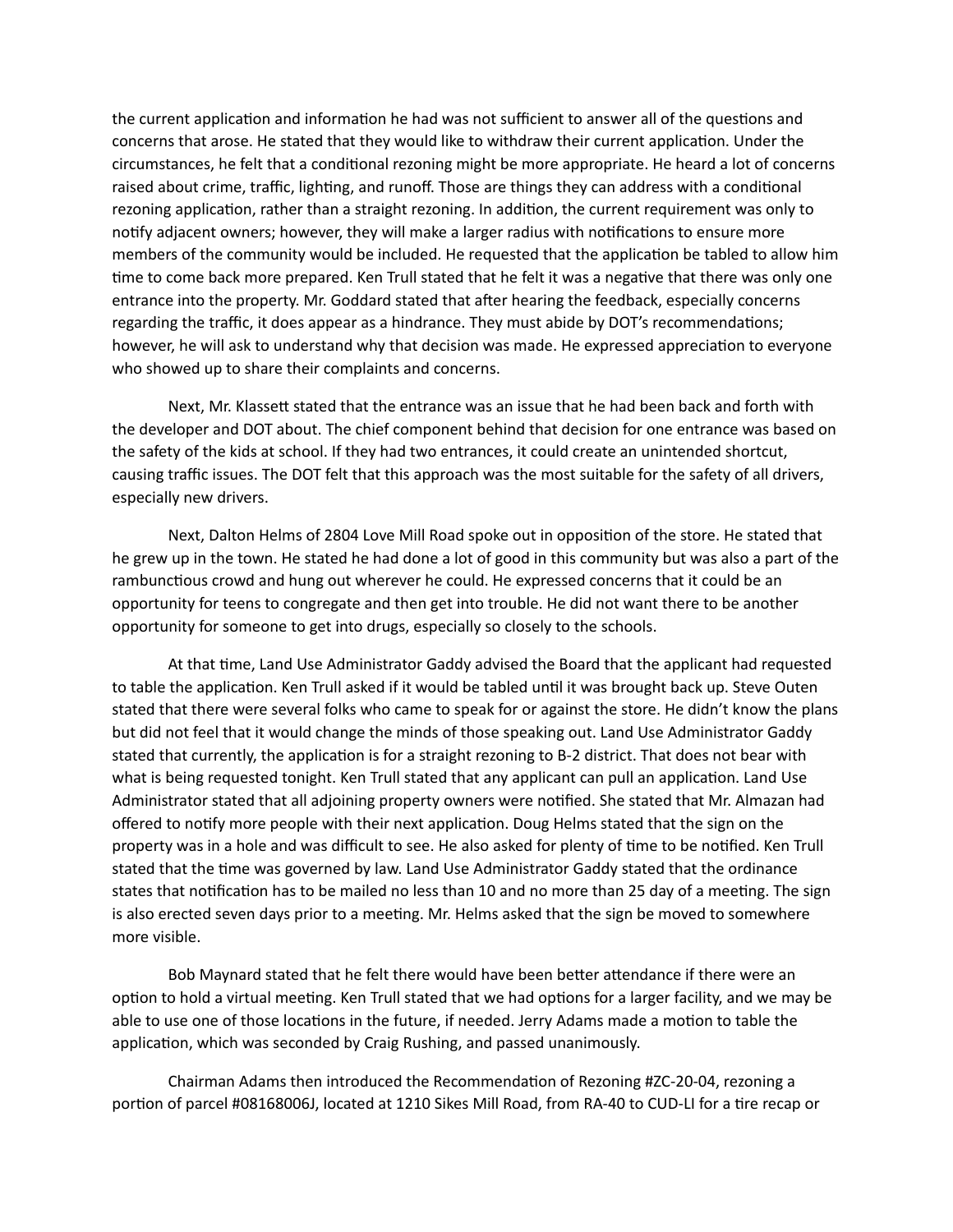repair facility. Land Use Administrator Gaddy stated that she wanted to mention to the Planning Board that Mr. Pressley submitted an application for rezoning, and she had checked with Union County's Zoning office to review this zoning request. At that time, Lee Jenson confirmed in an email that the front portion was RA-40, and the back portion was LI. However, Mr. Pressley presented a letter from 1983 to this meeting that states that the entire six acres was rezoned from RA-40 to LI. Land Use Administrator Gaddy stated that she was not sure how we should go forward, and she advised the Board to table the issue so she could seek more information. According to the Land Use maps, which were provided by Union County, the front portion was showing as RA-40 and the back portion showing as LI. One of the Board members asked which portion Mr. Pressley's home was on. Land Use Administrator Gaddy stated that the house is on the back portion that is zoned LI. Land Use Administrator Gaddy stated that he wants to put a tire facility on the front portion. Craig Rushing asked where the confusion was coming from and where the two different records had come from. Land Use Administrator Gaddy stated that she believed that both the letter and the email came from the County Planner's office. Ken Trull stated that in 2003, the Planning Board voted to accept all of the zoning in place from the county planner's office. If the letter is true, we would need someone from the planner's office to clarify it. Craig Rushing stated that he felt the Board had no choice but to table this topic and figure out the disconnect between what we have and what we think we had. Mr. Fred Pressley was in attendance and stated that he believed the reason that it was not done at one time was because the front portion of the property was his grandmother's dowry. The tire store was opened in 1983. He told the Board that if it would make things go faster, he would be fine for them to go forward with the rezoning. He stated that it had been put off because of all of the running back and forth to the courthouse. He would like to go ahead and get this thing situated. Scott Barbee asked if Mr. Pressley wanted the entire six-acre tract zoned as LI. Mr. Pressley stated that he wanted the entire property to be LI, and according to the letter, that was done in 1983. Craig Rushing stated that there are two conflicting pieces of information and we need to clarify which piece of information was accurate. Steve Outen asked if there was a problem with hearing the matter and voting on it. Chairman Adams stated that if the land is already zoned as LI, there is nothing to vote on. Steve Outen then asked why it was being discussed. Land Use Administrator Gaddy stated that she reached out to Union County's Planning Office to verify that our records are correct. They confirmed that the front of the property was RA-40, and the back portion of the property was zoned LI. Mr. Pressley stated that the letter came from the Planning Office and was provided to his surveyor. Ken Trull asked if there were people in attendance to speak about this request for rezoning. There were some people in attendance. He stated that the Board should hear from those who came out to the meeting, and then make some sort of contingent recommendation. He stated that it might still be a moot point. Land Use Administrator Gaddy stated that she felt that would be a reasonable course of action. Chairman Adams then called on Alexandra and Joseph Caldwell.

Alexandra and Joseph Caldwell of 1215 Sikes Mill Road spoke in opposition of the rezoning request. They requested that the hearing be postponed since many neighbors who feel the same way were unable to attend this meeting. They did question the confusion on the rezoning issue but would like to postpone for their neighbors who could not attend due to medical reasons. Chairman Adams stated that they will be notified of any further hearings or meetings regarding this request.

Next, Renee Hendricks of 1204 Sikes Mill Road spoke on behalf of her mother, Beulah Ryan, in opposition of the rezoning request. She stated that she manages a childcare center and private school that adjoins the property. While she supports everyone working and making a living, she is still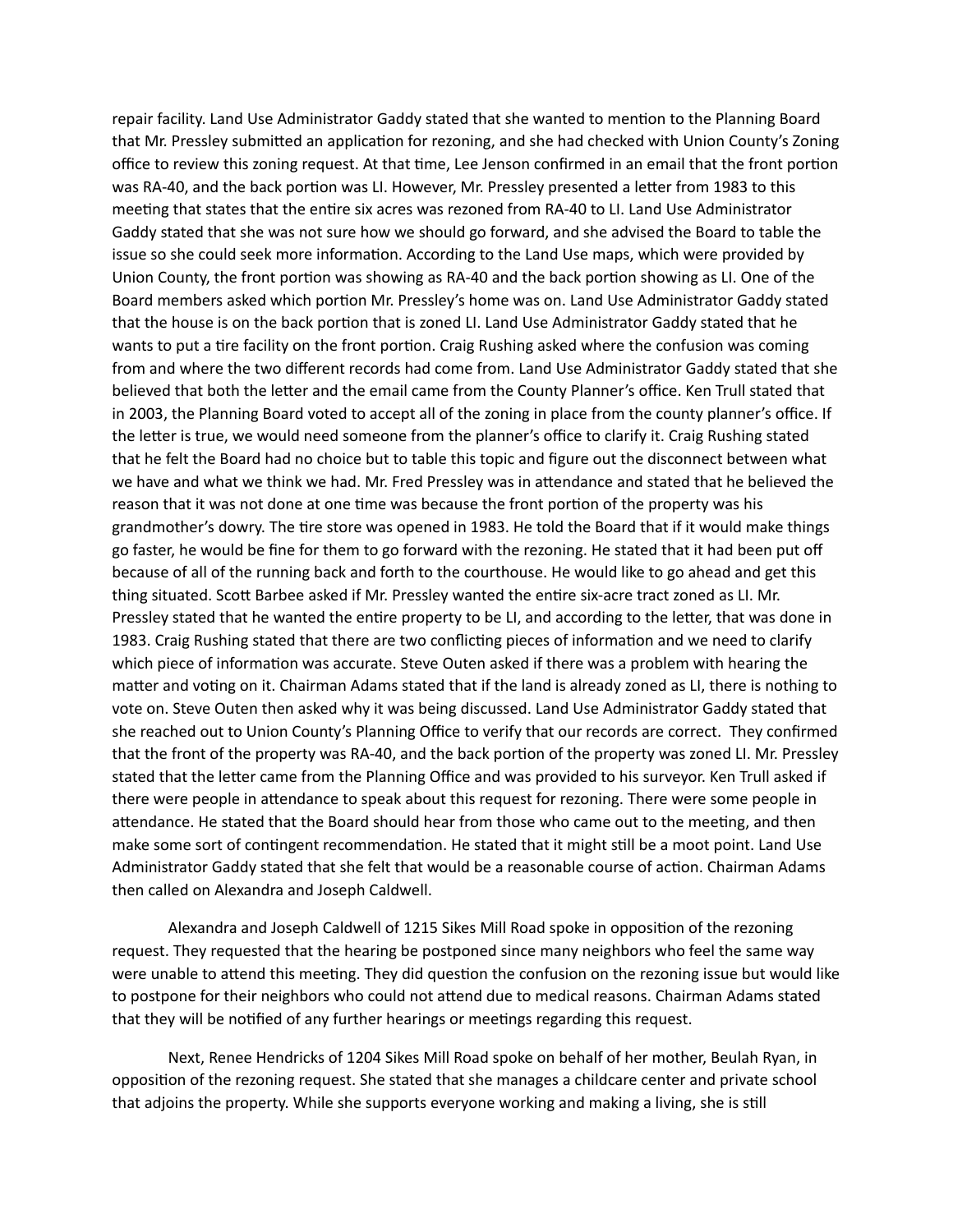concerned about having a tire place directly beside the playground. The proposed building would only be 50 yards away from the playground. She stated that they would not be as opposed if the business were located on the back side of the property but has concerns regarding the property values and safety of the children if the shop were moved to the front of the property.

Chairman Adams clarified that Mr. Pressley is wanting to build a shop on the front of the property and the old shop is in the back. He advised the Board that the Land Use Administrator would need to check on the disconnect between the communications we have received, and the applicant has provided from the county Planner's Office. Mr. Pressley stated that they would like to put it there in the front and could move it back 200 feet to be on LI zoned property; however, he did not want to have to re-do his garden spot. He stated there is a fence, trees, and a concrete driveway that would separate his shop from the childcare facility. He said there would be no trash, drugs, or traffic problems. Ken Trull asked Mr. Pressley if he had a drawing or diagram of the proposed facility. Mr. Pressley did not, however, he stated that it would be a 60x30 industrial-grade metal building with three bays on the front and an office. Craig Rushing asked if they would only be doing tires. Mr. Pressley stated that they would be doing tires and may add an inspection bay. Scott Barbee stated that he understood Land Use Administrator Gaddy would be calling the county Planner's Office to speak with them next week and verify the letter. If that is true, then the property stands as it is. Land Use Administrator Gaddy stated that she would need direction from the Board regarding what action she should take. Their motion should include a statement of reasonableness and consistency. Since this is a Conditional Use District, she did include eight conditions and if the Board chooses to recommend rezoning, those conditions will need to be included as well. Land Use Administrator Gaddy stated that the applicant has agreed to all of the conditions except that he is considering Saturday morning hours from 8-12. Craig Rushing stated that he was still struggling with the two conflicting pieces of information and curious as to why the Board has two different responses from the same office. He made a motion to table the request to give Land Use Administrator Gaddy some time to find out more details. He stated it would be better for everyone in the room and it would also give the applicant some time to get a layout of the proposed facility to give the Board an idea of what it will look like and give them a more thorough understanding of the request. Ken Trull seconded the motion and it passed unanimously. Land Use Administrator Gaddy stated that she would check the zoning. Ken Trull stated that if she gets clarification and the letter stands, then it would not need to be a future agenda item and the applicant would not have to come back before the Board. Steve Outen asked Land Use Administrator Gaddy if she would notify Mr. Pressley of her findings. She advised him that she would.

The next point of conversation was the Recommendation of Text Amendment #TC-20-03, Section 220 regarding easement lots. Land Use Administrator Gaddy stated that this was discussed in our September meeting. Council agreed with the Board's interpretation of the ordinance, concluding that an easement lot can be put on any lot, not just two easement lots on a parent parcel. She told the Board that they could consider this item to push it through or table it for more information. Chairman Adams read both the current and proposed wording to the Board. Land Use Administrator Gaddy stated that the wording does sound similar, and it is. When checked, it means that the parent parcel is the same as what the Town adopted from Union County's maps in 2003. Nadine, our consultant from N-Focus was not supportive of this change because she was concerned that it would open the door to having several lots served by easements. Currently, we do not have a ton of easement lots. Land Use Administrator Gaddy went on to tell the Board that if they wanted some time to study the wording, they could table the issue.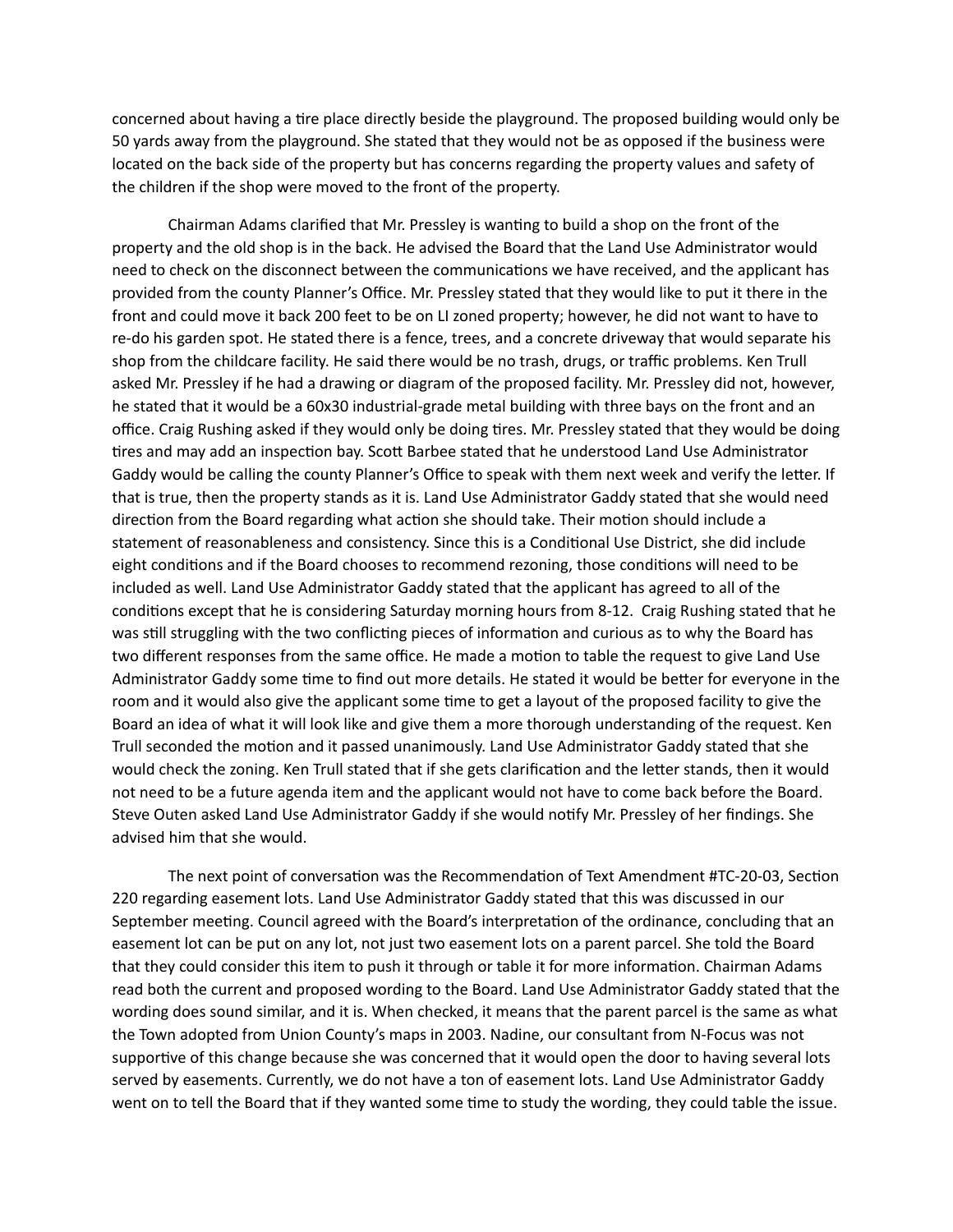Ken Trull asked if there was any request that would make this issue more pressing. Land Use Administrator Gaddy stated that this was not a pressing matter. Ken Trull made a motion to table the Text Amendment, which was seconded by Andy Fowler. The motion passed unanimously.

Chairman Adams then opened the next item for conversation, the recommendation of survey questions for the new Land Use Plan. Land Use Administrator Gaddy advised the Board to be thinking of questions to put on a survey to the town to update our Land Use Plan. That plan needs to be updated and we need to consider questions, topics, and things to address so we can get to work on the survey. Devin Clontz asked when the survey would be sent out. Deputy Clerk Braswell responded that as soon as we get the questions together, we will begin working on survey distribution. Ken Trull asked if this would be a mail-in survey. Deputy Clerk Braswell stated that they have discussed doing a virtual survey and having hard copies made available through key points in the community, like convenience stores or churches. Ken Trull commented that we seem to have a recurring issue that a vocal number of citizens do not want anything. He asked if the Town was required to have a Land Use Plan. Land Use Administrator Gaddy stated that she has to refer to the Land Use Plan and we did need it for her office. Ken Trull stated that it seemed like every time an issue came forward, there was a loud outcry from the town. If an applicant brings a request forward and it meets the requirements, then it gets voted down. Scott Barbee mentioned that the survey distributed by the Parks and Recreation committee several years ago might be a good place to find some questions. Ken Trull stated that he would like to see the survey be as broad as possible and reach as many citizens as possible. He pondered if the eleven people speaking out against the Dollar General reflected the majority's opinion or not. Chairman Adams agreed that he could see both sides of everyone's statements in the meeting. While it would be nice to have the store, no one wants it in their backyard. The majority of those speaking out lived close to the proposed location. Steve Outen stated that any survey questions would need to be worded in such a way that both sides can respond clearly. Devin Clontz asked Land Use Administrator Gaddy if there was a database of emails that could be used to send out the survey. Land Use Administrator Gaddy stated that she did not have a database of email. Scott Barbee asked if we could show a map with the survey so people could get a visual of the areas in question. Land Use Administrator Gaddy stated that we might be able to link the current map to an electronic survey. Councilman Jeff Broadaway was in attendance and stated that the Land Use Plan is a living document that should change and be representative of the community. He advised the Board that the survey could be done in three questions: 1. Would you like to see growth in Unionville? 2. What type of growth would you like to see in Unionville? (Residential, commercial, give examples) 3. Where would you like to see that growth in Unionville? Ken Trull stated that it bothers him that we have a Land Use Plan, pages full of criteria in the Ordinance, and an applicant comes forward who meets those criteria with a request. At that moment, we are met with all kinds of reasons as to why it is a bad idea, and the Board ends up voting against it. If we were to take the politics out of the decision, if the ordinance says that it meets the requirements, then it should be considered. Scott Barbee clarified that the Board was just being asked to get questions together. Land Use Administrator Gaddy stated yes, and she would work on pulling former surveys.

The next item on the agenda that Chairman Adams brought forward was the Annexation #26, Essex Pointe, Update. Land Use Administrator Gaddy stated that the Board recommended RA-40 zoning; however, the annexation has not happened yet due to an illegal part of the annexation. They have given the applicants more time, and they are working to address the issue. The annexation has not happened yet but will likely happen in the near future.